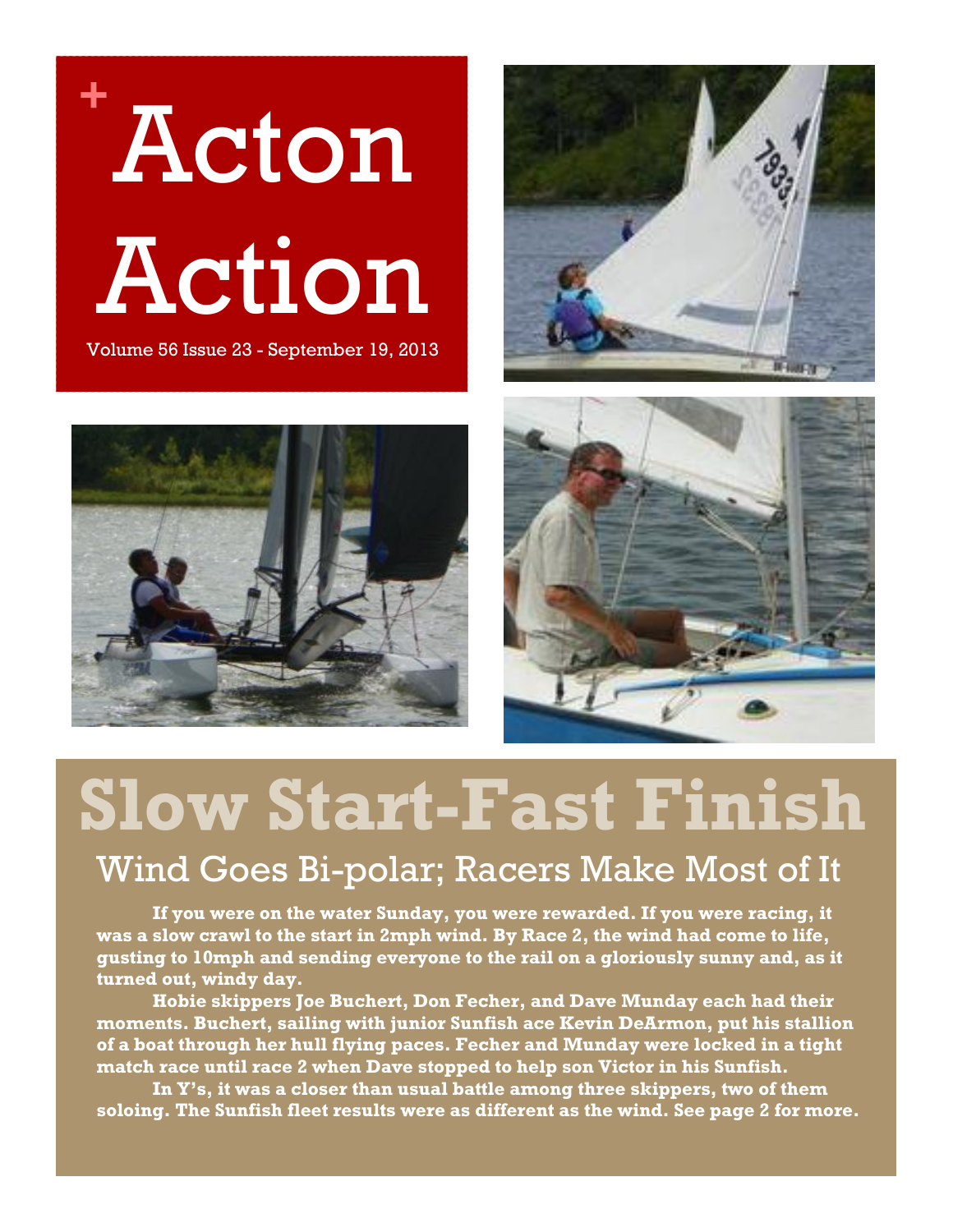

**Above left, Charlie concentrates; above right Pete poses; below left Julie plots tactics; below right Bill mulls Rose's lead; photo at right shows yours truly steering committee boat with foot and reaching for throttle – steering linkage is temporarily out of service.**

## Schultz, Fecher, Paul Perform Racing Tightens Up in All Three Fleets

With the wind challenging both light and heavier air abilities, it was a day in which everyone had a shot.

The Sunfish race one saw light air guru Rose Schultz outsmart everyone by starting alone at the committee end of the line at the same moment a huge shift came in from the right. The result was a startling victory over acknowledged Sunfish master Bill Molleran.

Molleran gained some measure of revenge, winning in the gustier race 2 but the Schultz win puts her closer to taking the Fall Series title with only four races to go.

Julie Molleran showed that her skills had not deserted her and took a  $2<sup>nd</sup>$  in a race 2 that saw the wind not only pick up considerably but veer and back by as much as 180 degrees as it grew in strength.

In Hobies, Don Fecher fought off a strong challenge from Dave Munday and may have done well enough to catch the mighty Nacra of Joe Buchert (after correcting times).

Dave Munday mounted a threat in both races but ended up in an inadvertent capsize situation in race 2. More on that elsewhere in this issue.

In Y's, Jim Paul, sailing singlehanded, showed his light air chops by not only pushing Roger Henthorn to the finish, but beating fellow singlehander Charlie DeArmon in race 1. When the wind piped up in race 2, it was Charlie's turn to push Roger as Jim struggled to handle the beast in the strong puffs.



Victor solidly singlehands it Sunday just before the big wind gusts hit. See page 3 for a profile of Victor and dad Dave Munday.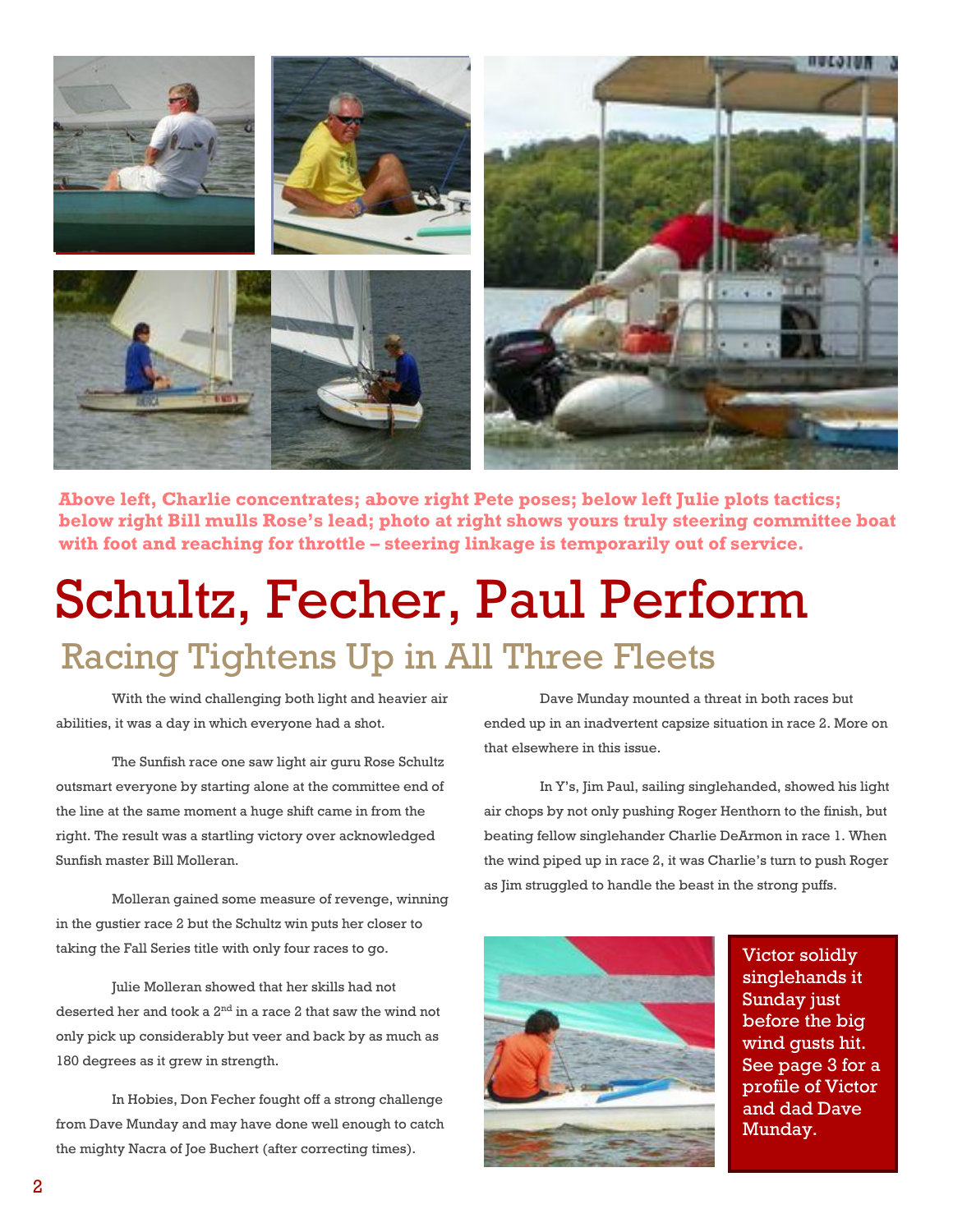## September Family Profile: The Mundays

Dave Munday, a Learn to Sail grad as well as a UC professor of aerospace engineering, cites Richard Bach as one of his inspirations. Bach, who gained some measure of fame for writing Jonathan Livingston Seagull, was a pilot (like Dave), flying F-84's and biplanes too, but he also penned books on Buddhism, another interest of Dave's. Here, in his own words, Dave talks about sailing and son Victor, who now sails on his own in a Sunfish.

I had a longstanding low-level interest in sailing when I saw a boat for sale by the side of the road one day. I knew my friend Theirry Lorthioir was a sailor so I asked him to come have a look at it and he pronounced it fit so I bought it for \$500.

I read a few books and took a couple of lessons in a Hobie Wave and a Hobie Getaway while on vacation and then tried sailing the 16 with mixed success.

I brought it to several lakes including Acton where Joe Buchert helped us get away from the dock the first day and told me about the learn to sail program. I sailed with Charlie Buchert on learn to sail day and Mike Wier on learn to race day and joined HSA shortly after.

The club has been a boon with lots of support and guidance as I have learned to get around the course. First goal was to not get lapped. Current goal is to not be last.

Victor has been my ski buddy for years. It gives us a winter sport we can enjoy together and he learns so fast I had to take a few lessons to keep up with him. He has recently gone over to the dark side (snowboards) so I'll be ahead of him for a while as he learns the new way to get down the mountain.

I've been trying to get him to come sail with me for years so we can have a summer hobby

### **Flying sets a man free in space and sailing sets him free in time." -Richard Bach**

we can enjoy together. His first time on the Hobie 16 at East Fork Lake we turned the boat over, got it completely inverted and had to cut the mast away and get a tow to the beach.

It was not a good introduction for him. He came out with me a few more times, but always got scared when the wind picked up. The idea of commanding his own ship appealed to him though so we had to wait several years for him to be old enough to go to sail camp.

We almost missed his first opportunity because when I called many months in advance to sign him up I was told it was full. I had planned to send him with a buddy from school, but there was not enough space to get both of them in, but he seems to have adapted pretty well and made new friends at camp.

There was practically no wind at this year's camp so he's still finding his way through gusts, but he is interested and I hope he will continue. He is a very sporty kid (soccer, basketball, baseball, diving, tennis, skiing) and I know this is a sport he can continue with throughout his lifetime so I hope he continues to enjoy it. I know that HSA is a great environment for him. I appreciate all the support and encouragement he receives from everybody.

This past Sunday he got through the starts and around the course by himself and managed some puffs that would have knocked him down last time he was out, so he's learning. At the end of the day he got his hand wrapped up in a tightening mainsheet and we had to have it looked at, but he's fine and his interest in sailing appears to be undiminished.

I think we'll need to get him a Sunfish before next year's sail camp.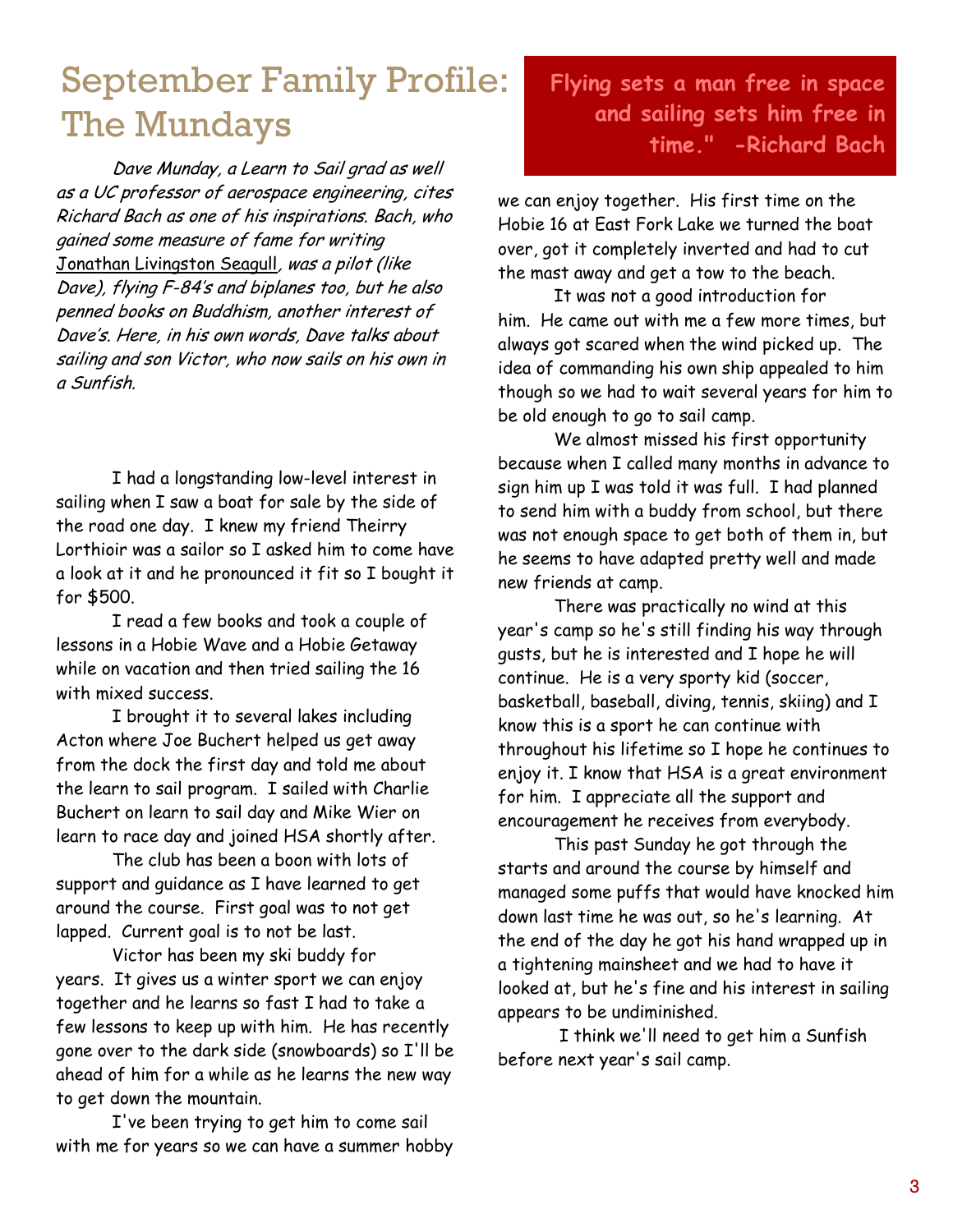Photos from this past weekend's MU regatta courtesy of Bobbie Bode. Below, early morning fog coming off lake Saturday at the docks; at right some of the collegians in action; bottom right, some of the collegians in inaction.









## **<sup>+</sup>**Miami Hosts Regatta Wind Not Invited

Miami University held its "Acton Up Regatta" this past weekend with our own Roger Henthorn and Bobbie Bode as race committee.

A total of six or seven schools participated, most from Ohio or Michigan, but the wind did not cooperate with speeds of zero to some other unknown number mph and shifts of 270 degrees observed.

Despite the conditions, the regatta came off successfully and culminated in the presentation of trophies Sunday morning as HSA arrived. Michigan State won top honors, Ohio State finished second, and our Redhawks came in third. Also at the regatta were Bowling Green, and a few other Midwestern colleges, none of which Roger can remember the names of.

Though the regatta used our committee boat, little else about the starts was familiar. They used a whistle instead of horns and flags, although it was

reported that they looked at all our equipment with some bit of envy. The "A" division sailed first for two races, then "B" sailors tried their hand and then kept alternating. There were awards for both divisions and it only cost the MU sailors \$10 for the weekend.

According to Roger, "the winds were light to non-existent. Saturday included the standard 90 degree shits, but there were also some 180 and one 270 shift."

Seven boats and two fleets, A and B, rotated on and off the course in a complicated collegiate scoring. In the end, the MU group was grateful for the HSA assistance and Roger and Bobbie were paid in bagels and cream cheese for breakfast and cheeseburgers on grilled buns for lunch.

Bobbie is reportedly holding out for similar fare on OktoberFast committee but negotiations have stalled.